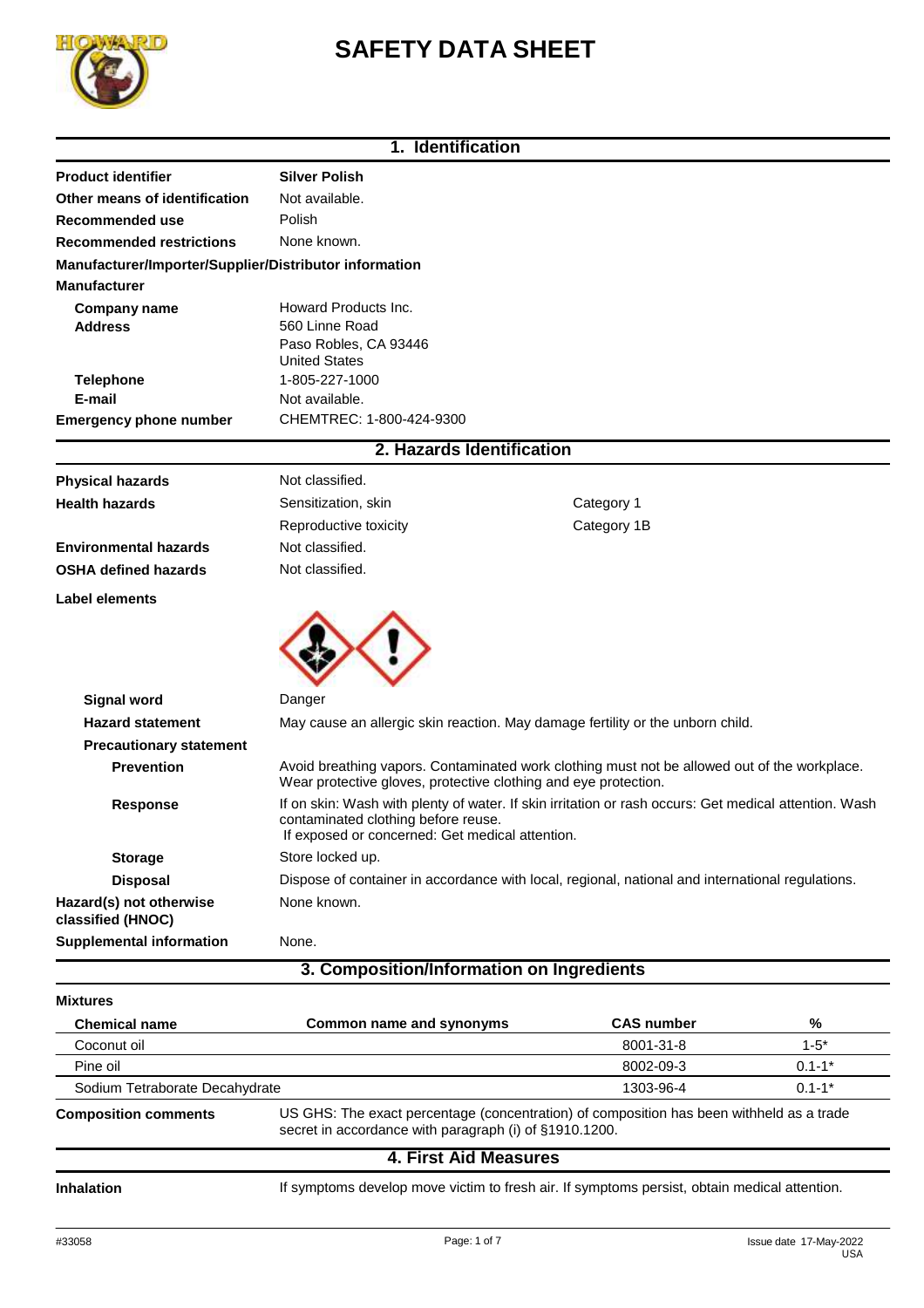| <b>Skin contact</b>                                                              | If on skin: Wash with plenty of water. If skin irritation or rash occurs: Get medical attention. Specific<br>treatment (see information on this label). Wash contaminated clothing before reuse.                                                                                                                                                                                                                                                                                                                    |              |                      |
|----------------------------------------------------------------------------------|---------------------------------------------------------------------------------------------------------------------------------------------------------------------------------------------------------------------------------------------------------------------------------------------------------------------------------------------------------------------------------------------------------------------------------------------------------------------------------------------------------------------|--------------|----------------------|
| Eye contact                                                                      | Flush with cool water. Remove contact lenses, if applicable, and continue flushing. Obtain medical<br>attention if irritation persists.                                                                                                                                                                                                                                                                                                                                                                             |              |                      |
| Ingestion                                                                        | Rinse mouth. Do not induce vomiting. If vomiting occurs naturally, have victim lean forward to<br>reduce risk of aspiration. Never give anything by mouth if victim is unconscious or is convulsing.<br>Obtain medical attention.                                                                                                                                                                                                                                                                                   |              |                      |
| <b>Most important</b><br>symptoms/effects, acute and<br>delayed                  | Direct contact with eyes may cause temporary irritation. May cause an allergic skin reaction.<br>Dermatitis, Rash.                                                                                                                                                                                                                                                                                                                                                                                                  |              |                      |
| Indication of immediate<br>medical attention and special<br>treatment needed     | Provide general supportive measures and treat symptomatically. Symptoms may be delayed.                                                                                                                                                                                                                                                                                                                                                                                                                             |              |                      |
| <b>General information</b>                                                       | Avoid contact with eyes and skin. If exposed or concerned: Get medical attention. If you feel<br>unwell, seek medical advice (show the label where possible). Ensure that medical personnel are<br>aware of the material(s) involved and take precautions to protect themselves. Show this safety<br>data sheet to the doctor in attendance. Wash contaminated clothing before reuse. Keep out of<br>reach of children.                                                                                             |              |                      |
|                                                                                  | <b>5. Fire Fighting Measures</b>                                                                                                                                                                                                                                                                                                                                                                                                                                                                                    |              |                      |
| Suitable extinguishing media                                                     | Carbon dioxide. Water fog. Foam. Dry powder.                                                                                                                                                                                                                                                                                                                                                                                                                                                                        |              |                      |
| <b>Unsuitable extinguishing</b><br>media                                         | Do not use water jet as an extinguisher, as this will spread the fire.                                                                                                                                                                                                                                                                                                                                                                                                                                              |              |                      |
| Specific hazards arising from<br>the chemical                                    | During fire, gases hazardous to health may be formed.                                                                                                                                                                                                                                                                                                                                                                                                                                                               |              |                      |
| Special protective equipment<br>and precautions for firefighters                 | Self-contained breathing apparatus and full protective clothing must be worn in case of fire.                                                                                                                                                                                                                                                                                                                                                                                                                       |              |                      |
| <b>Fire fighting</b><br>equipment/instructions                                   | Move containers from fire area if you can do so without risk.                                                                                                                                                                                                                                                                                                                                                                                                                                                       |              |                      |
| <b>Specific methods</b>                                                          | Use standard firefighting procedures and consider the hazards of other involved materials.                                                                                                                                                                                                                                                                                                                                                                                                                          |              |                      |
| <b>General fire hazards</b>                                                      | No unusual fire or explosion hazards noted.                                                                                                                                                                                                                                                                                                                                                                                                                                                                         |              |                      |
|                                                                                  | <b>6. Accidental Release Measures</b>                                                                                                                                                                                                                                                                                                                                                                                                                                                                               |              |                      |
| <b>Personal precautions,</b><br>protective equipment and<br>emergency procedures | Keep unnecessary personnel away. Keep people away from and upwind of spill/leak. Wear<br>appropriate protective equipment and clothing during clean-up. Avoid breathing mist or vapor. Do<br>not touch damaged containers or spilled material unless wearing appropriate protective clothing.<br>Ensure adequate ventilation. Local authorities should be advised if significant spillages cannot be<br>contained.                                                                                                  |              |                      |
| <b>Methods and materials for</b><br>containment and cleaning up                  | Large Spills: Stop the flow of material, if this is without risk. Dike the spilled material, where this is<br>possible. Cover with plastic sheet to prevent spreading. Absorb in vermiculite, dry sand or earth<br>and place into containers. Following product recovery, flush area with water.                                                                                                                                                                                                                    |              |                      |
|                                                                                  | Small Spills: Wipe up with absorbent material (e.g. cloth, fleece). Clean surface thoroughly to<br>remove residual contamination.                                                                                                                                                                                                                                                                                                                                                                                   |              |                      |
|                                                                                  | Never return spills to original containers for re-use.                                                                                                                                                                                                                                                                                                                                                                                                                                                              |              |                      |
| <b>Environmental precautions</b>                                                 | Avoid discharge into drains, water courses or onto the ground. Do not discharge into lakes,<br>streams, ponds or public waters.                                                                                                                                                                                                                                                                                                                                                                                     |              |                      |
|                                                                                  | 7. Handling and Storage                                                                                                                                                                                                                                                                                                                                                                                                                                                                                             |              |                      |
| <b>Precautions for safe handling</b>                                             | When using do not eat or drink. Obtain special instructions before use. Do not handle until all<br>safety precautions have been read and understood. Avoid breathing mist or vapor. Avoid contact<br>with eyes, skin, and clothing. Pregnant or breastfeeding women must not handle this product.<br>Provide adequate ventilation. Avoid prolonged exposure. Wear appropriate personal protective<br>equipment. Wash thoroughly after handling. Use good industrial hygiene practices in handling this<br>material. |              |                      |
| Conditions for safe storage,<br>including any incompatibilities                  | Store locked up. Store in original tightly closed container. Keep out of reach of children.                                                                                                                                                                                                                                                                                                                                                                                                                         |              |                      |
|                                                                                  | 8. Exposure Controls/Personal Protection                                                                                                                                                                                                                                                                                                                                                                                                                                                                            |              |                      |
| <b>Occupational exposure limits</b>                                              |                                                                                                                                                                                                                                                                                                                                                                                                                                                                                                                     |              |                      |
| <b>Components</b>                                                                | US. OSHA Table Z-1 Limits for Air Contaminants (29 CFR 1910.1000)<br><b>Type</b>                                                                                                                                                                                                                                                                                                                                                                                                                                    | Value        | Form                 |
| Coconut oil (CAS<br>8001-31-8)                                                   | PEL                                                                                                                                                                                                                                                                                                                                                                                                                                                                                                                 | $5$ mg/m $3$ | Respirable fraction. |
|                                                                                  |                                                                                                                                                                                                                                                                                                                                                                                                                                                                                                                     |              |                      |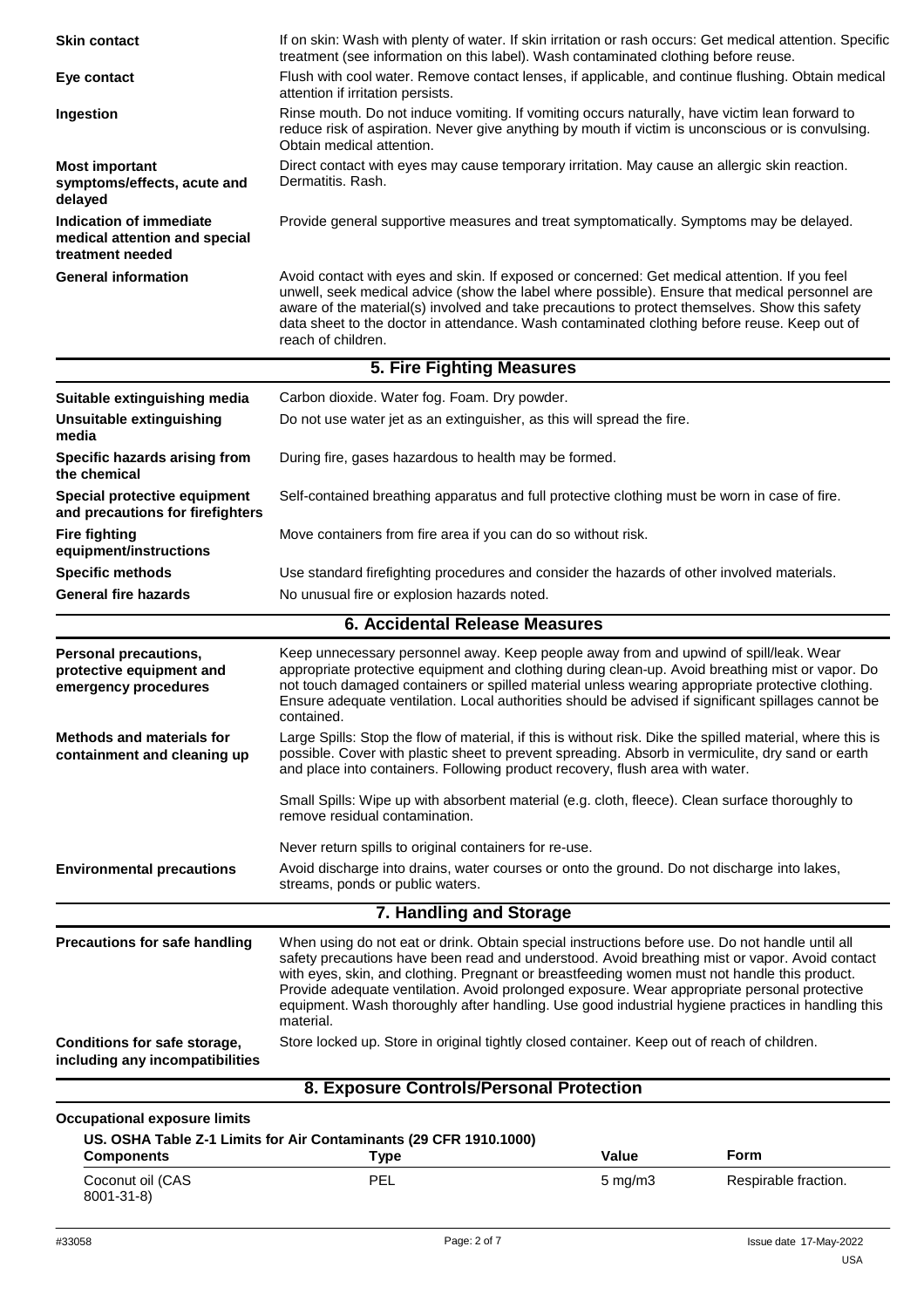| <b>Components</b>                                    | <b>Type</b>                                                                                                                                                                                                                                                                                                                                                                                                                                                                          | Value             | Form                |
|------------------------------------------------------|--------------------------------------------------------------------------------------------------------------------------------------------------------------------------------------------------------------------------------------------------------------------------------------------------------------------------------------------------------------------------------------------------------------------------------------------------------------------------------------|-------------------|---------------------|
|                                                      |                                                                                                                                                                                                                                                                                                                                                                                                                                                                                      | $15 \text{ mg/m}$ | Total dust.         |
| <b>US. ACGIH Threshold Limit Values</b>              |                                                                                                                                                                                                                                                                                                                                                                                                                                                                                      |                   |                     |
| <b>Components</b>                                    | <b>Type</b>                                                                                                                                                                                                                                                                                                                                                                                                                                                                          | Value             | Form                |
| Sodium Tetraborate<br>Decahydrate (CAS<br>1303-96-4) | <b>STEL</b>                                                                                                                                                                                                                                                                                                                                                                                                                                                                          | $6$ mg/m $3$      | Inhalable fraction. |
|                                                      | <b>TWA</b>                                                                                                                                                                                                                                                                                                                                                                                                                                                                           | $2 \text{ mg/m}$  | Inhalable fraction. |
| US. NIOSH: Pocket Guide to Chemical Hazards          |                                                                                                                                                                                                                                                                                                                                                                                                                                                                                      |                   |                     |
| <b>Components</b>                                    | <b>Type</b>                                                                                                                                                                                                                                                                                                                                                                                                                                                                          | Value             | <b>Form</b>         |
| Coconut oil (CAS<br>8001-31-8)                       | <b>TWA</b>                                                                                                                                                                                                                                                                                                                                                                                                                                                                           | $5 \text{ mg/m}$  | Respirable mist.    |
|                                                      |                                                                                                                                                                                                                                                                                                                                                                                                                                                                                      | 10 mg/m3          | <b>Total mist</b>   |
| Sodium Tetraborate<br>Decahydrate (CAS<br>1303-96-4) | <b>TWA</b>                                                                                                                                                                                                                                                                                                                                                                                                                                                                           | $5$ mg/m $3$      |                     |
| <b>Biological limit values</b>                       | No biological exposure limits noted for the ingredient(s).                                                                                                                                                                                                                                                                                                                                                                                                                           |                   |                     |
| Appropriate engineering<br>controls                  | Good general ventilation (typically 10 air changes per hour) should be used. Ventilation rates<br>should be matched to conditions. If applicable, use process enclosures, local exhaust ventilation,<br>or other engineering controls to maintain airborne levels below recommended exposure limits. If<br>exposure limits have not been established, maintain airborne levels to an acceptable level.                                                                               |                   |                     |
|                                                      | Individual protection measures, such as personal protective equipment                                                                                                                                                                                                                                                                                                                                                                                                                |                   |                     |
| <b>Eye/face protection</b>                           | Wear safety glasses with side shields (or goggles).                                                                                                                                                                                                                                                                                                                                                                                                                                  |                   |                     |
| <b>Skin protection</b>                               |                                                                                                                                                                                                                                                                                                                                                                                                                                                                                      |                   |                     |
| <b>Hand protection</b>                               | Impervious gloves. Confirm with reputable supplier first.                                                                                                                                                                                                                                                                                                                                                                                                                            |                   |                     |
| Other                                                | As required by employer code. Wear appropriate chemical resistant clothing. Use of an impervious<br>apron is recommended.                                                                                                                                                                                                                                                                                                                                                            |                   |                     |
| <b>Respiratory protection</b>                        | Where exposure guideline levels may be exceeded, use an approved NIOSH respirator.<br>Respirator should be selected by and used under the direction of a trained health and safety<br>professional following requirements found in OSHA's respirator standard (29 CFR 1910.134),<br>CAN/CSA-Z94.4 and ANSI's standard for respiratory protection (Z88.2).                                                                                                                            |                   |                     |
| <b>Thermal hazards</b>                               | Not applicable.                                                                                                                                                                                                                                                                                                                                                                                                                                                                      |                   |                     |
| <b>General hygiene</b><br>considerations             | When using do not eat or drink. Wash hands before breaks and immediately after handling the<br>product. Always observe good personal hygiene measures, such as washing after handling the<br>material and before eating, drinking, and/or smoking. Routinely wash work clothing and protective<br>equipment to remove contaminants. Contaminated work clothing should not be allowed out of the<br>workplace. Handle in accordance with good industrial hygiene and safety practice. |                   |                     |

| 9. Physical and Chemical Properties               |                            |  |
|---------------------------------------------------|----------------------------|--|
| Appearance                                        | Liquid                     |  |
| <b>Physical state</b>                             | Liquid.                    |  |
| <b>Form</b>                                       | Liquid.                    |  |
| Color                                             | Not available.             |  |
| Odor                                              | Not available.             |  |
| <b>Odor threshold</b>                             | Not available.             |  |
| рH                                                | Not available.             |  |
| <b>Melting point/freezing point</b>               | Not available.             |  |
| Initial boiling point and boiling<br>range        | $>$ 200 °F ( $>$ 93.33 °C) |  |
| Pour point                                        | Not available.             |  |
| <b>Specific gravity</b>                           | Not available.             |  |
| <b>Partition coefficient</b><br>(n-octanol/water) | Not available.             |  |
| <b>Flash point</b>                                | Not available.             |  |
| <b>Evaporation rate</b>                           | Not available.             |  |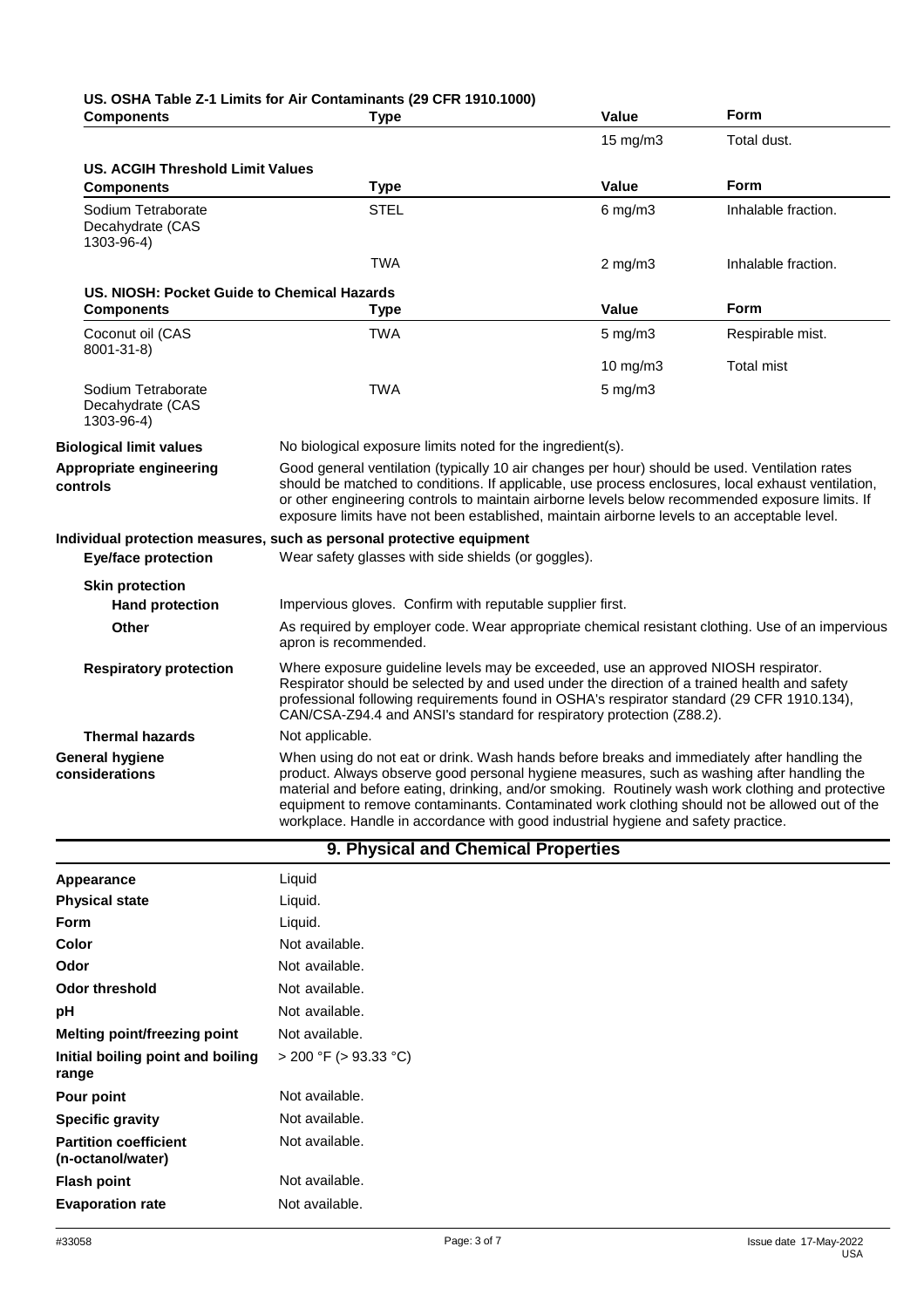| Flammability (solid, gas)                                                          | Not applicable.                                                                                                    |                                                 |
|------------------------------------------------------------------------------------|--------------------------------------------------------------------------------------------------------------------|-------------------------------------------------|
| Upper/lower flammability or explosive limits                                       |                                                                                                                    |                                                 |
| <b>Flammability limit - lower</b><br>(%)                                           | Not available.                                                                                                     |                                                 |
| <b>Flammability limit - upper</b><br>(%)                                           | Not available.                                                                                                     |                                                 |
| Explosive limit - lower (%)                                                        | Not available.                                                                                                     |                                                 |
| Explosive limit - upper (%)                                                        | Not available.                                                                                                     |                                                 |
| Vapor pressure                                                                     | Not available.                                                                                                     |                                                 |
| Vapor density                                                                      | < 1                                                                                                                |                                                 |
| <b>Relative density</b>                                                            | 1.115                                                                                                              |                                                 |
| Solubility(ies)                                                                    | Partially soluble                                                                                                  |                                                 |
| Auto-ignition temperature                                                          | Not available.                                                                                                     |                                                 |
| <b>Decomposition temperature</b>                                                   | Not available.                                                                                                     |                                                 |
| <b>Viscosity</b>                                                                   | Not available.                                                                                                     |                                                 |
|                                                                                    | 10. Stability and Reactivity                                                                                       |                                                 |
| <b>Reactivity</b>                                                                  | This product may react with strong oxidizing agents.                                                               |                                                 |
| <b>Possibility of hazardous</b><br>reactions                                       | No dangerous reaction known under conditions of normal use.                                                        |                                                 |
| <b>Chemical stability</b>                                                          | Material is stable under normal conditions.                                                                        |                                                 |
| <b>Conditions to avoid</b>                                                         | Do not mix with other chemicals.                                                                                   |                                                 |
| Incompatible materials                                                             | Fluorine, Chlorine.                                                                                                |                                                 |
| <b>Hazardous decomposition</b><br>products                                         | May include and are not limited to: Oxides of carbon.                                                              |                                                 |
|                                                                                    | 11. Toxicological Information                                                                                      |                                                 |
| Information on likely routes of exposure                                           |                                                                                                                    |                                                 |
| <b>Inhalation</b>                                                                  | Prolonged inhalation may be harmful.                                                                               |                                                 |
| <b>Skin contact</b>                                                                | May cause an allergic skin reaction.                                                                               |                                                 |
| Eye contact                                                                        | Direct contact with eyes may cause temporary irritation.                                                           |                                                 |
| Ingestion                                                                          | May cause stomach distress, nausea or vomiting.                                                                    |                                                 |
| Symptoms related to the<br>physical, chemical and<br>toxicological characteristics | Direct contact with eyes may cause temporary irritation. Dermatitis. May cause an allergic skin<br>reaction. Rash. |                                                 |
| Information on toxicological effects                                               |                                                                                                                    |                                                 |
| <b>Acute toxicity</b>                                                              | May cause an allergic skin reaction.                                                                               |                                                 |
| <b>Components</b><br>Coconut oil (CAS 8001-31-8)<br>Acute<br>Dermal                | <b>Species</b>                                                                                                     | <b>Test Results</b>                             |
| LD50                                                                               | Not available                                                                                                      |                                                 |
| Inhalation<br><b>LC50</b>                                                          | Not available                                                                                                      |                                                 |
| Oral                                                                               |                                                                                                                    |                                                 |
| LD50                                                                               | Rat                                                                                                                | > 5000 mg/kg, Santa Cruz Biotechnology,<br>Inc. |
| Pine oil (CAS 8002-09-3)                                                           |                                                                                                                    |                                                 |
| Acute                                                                              |                                                                                                                    |                                                 |
| Dermal                                                                             |                                                                                                                    |                                                 |
| LD50                                                                               | Not available                                                                                                      |                                                 |
| Inhalation                                                                         |                                                                                                                    |                                                 |
| LC50                                                                               | Not available                                                                                                      |                                                 |
| Oral                                                                               |                                                                                                                    |                                                 |
| LD50                                                                               | Rat                                                                                                                | > 5000 mg/kg, ECHA                              |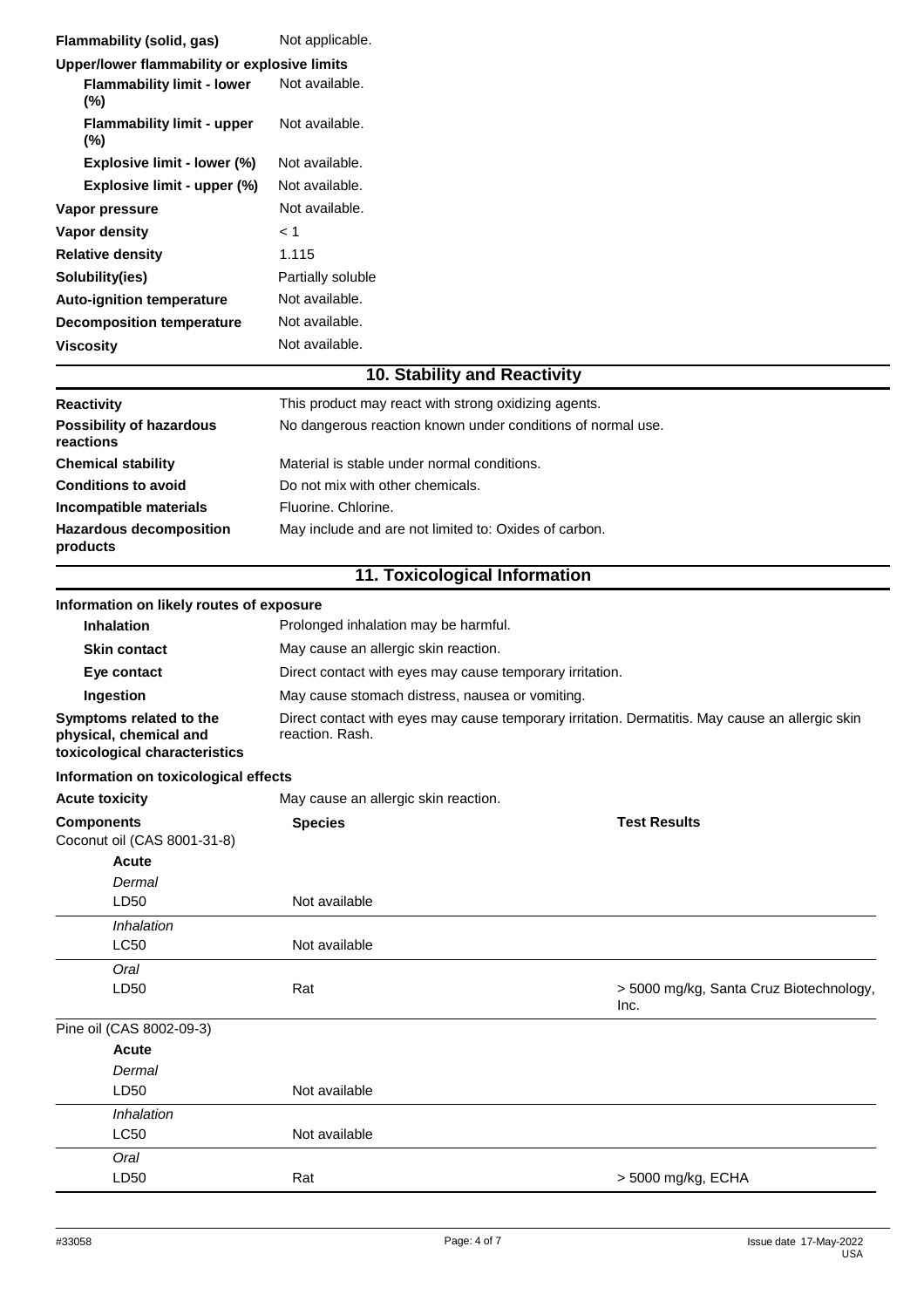| <b>Components</b><br>Sodium Tetraborate Decahydrate (CAS 1303-96-4)                                                                  | <b>Species</b>            |                                                            | <b>Test Results</b>                        |
|--------------------------------------------------------------------------------------------------------------------------------------|---------------------------|------------------------------------------------------------|--------------------------------------------|
| <b>Acute</b>                                                                                                                         |                           |                                                            |                                            |
| Dermal                                                                                                                               |                           |                                                            |                                            |
| LD50                                                                                                                                 | Rabbit                    |                                                            | > 2000 mg/kg, 24 Hours, ECHA               |
| Inhalation                                                                                                                           |                           |                                                            |                                            |
| <b>LC50</b>                                                                                                                          | Rat                       |                                                            | > 2 mg/L, 4 Hours, ECHA                    |
| Oral                                                                                                                                 |                           |                                                            |                                            |
| LD50                                                                                                                                 | Rat                       |                                                            | > 2500 mg/kg, ECHA                         |
| <b>Skin corrosion/irritation</b>                                                                                                     | Not available.            |                                                            |                                            |
| <b>Exposure minutes</b>                                                                                                              | Not available.            |                                                            |                                            |
| Erythema value                                                                                                                       | Not available.            |                                                            |                                            |
| Oedema value                                                                                                                         | Not available.            |                                                            |                                            |
| Serious eye damage/eye<br>irritation                                                                                                 | Not available.            |                                                            |                                            |
| <b>Corneal opacity value</b>                                                                                                         | Not available.            |                                                            |                                            |
| <b>Iris lesion value</b>                                                                                                             | Not available.            |                                                            |                                            |
| <b>Conjunctival reddening</b><br>value                                                                                               | Not available.            |                                                            |                                            |
| Conjunctival oedema value                                                                                                            | Not available.            |                                                            |                                            |
| <b>Recover days</b>                                                                                                                  | Not available.            |                                                            |                                            |
| Respiratory or skin sensitization                                                                                                    |                           |                                                            |                                            |
| <b>Respiratory sensitization</b>                                                                                                     | Not available.            |                                                            |                                            |
| <b>Skin sensitization</b>                                                                                                            |                           | May cause an allergic skin reaction.                       |                                            |
| Germ cell mutagenicity                                                                                                               | Not available.            |                                                            |                                            |
| Carcinogenicity                                                                                                                      | See below.                |                                                            |                                            |
|                                                                                                                                      |                           |                                                            |                                            |
| <b>ACGIH Carcinogens</b><br>Sodium Tetraborate Decahydrate (CAS 1303-96-4)<br>IARC Monographs. Overall Evaluation of Carcinogenicity |                           |                                                            | A4 Not classifiable as a human carcinogen. |
| Not listed.                                                                                                                          |                           |                                                            |                                            |
| OSHA Specifically Regulated Substances (29 CFR 1910.1001-1052)                                                                       |                           |                                                            |                                            |
| Not regulated.<br>US. National Toxicology Program (NTP) Report on Carcinogens                                                        |                           |                                                            |                                            |
| Not listed.                                                                                                                          |                           |                                                            |                                            |
| <b>Reproductive toxicity</b>                                                                                                         | Not available.            |                                                            |                                            |
| Specific target organ toxicity -<br>single exposure                                                                                  | Not classified.           |                                                            |                                            |
| Specific target organ toxicity -<br>repeated exposure                                                                                | Not available.            |                                                            |                                            |
| <b>Aspiration hazard</b>                                                                                                             | Not an aspiration hazard. |                                                            |                                            |
| <b>Chronic effects</b>                                                                                                               |                           | Prolonged exposure may cause chronic effects.              |                                            |
| <b>Further information</b>                                                                                                           | Not available.            |                                                            |                                            |
|                                                                                                                                      |                           | <b>12. Ecological Information</b>                          |                                            |
| <b>Ecotoxicity</b>                                                                                                                   | See below                 |                                                            |                                            |
| Ecotoxicological data                                                                                                                |                           |                                                            |                                            |
| <b>Components</b>                                                                                                                    |                           | <b>Species</b>                                             | <b>Test Results</b>                        |
| Pine oil (CAS 8002-09-3)                                                                                                             |                           |                                                            |                                            |
| Crustacea                                                                                                                            | <b>EC50</b>               | Daphnia                                                    | 22.5 mg/L, 48 Hours                        |
| Persistence and degradability                                                                                                        |                           | No data is available on the degradability of this product. |                                            |
| <b>Bioaccumulative potential</b>                                                                                                     | Not available.            |                                                            |                                            |
| <b>Mobility in soil</b>                                                                                                              | Not available.            |                                                            |                                            |

**Other adverse effects**

**Mobility in general**

Not available. Not available.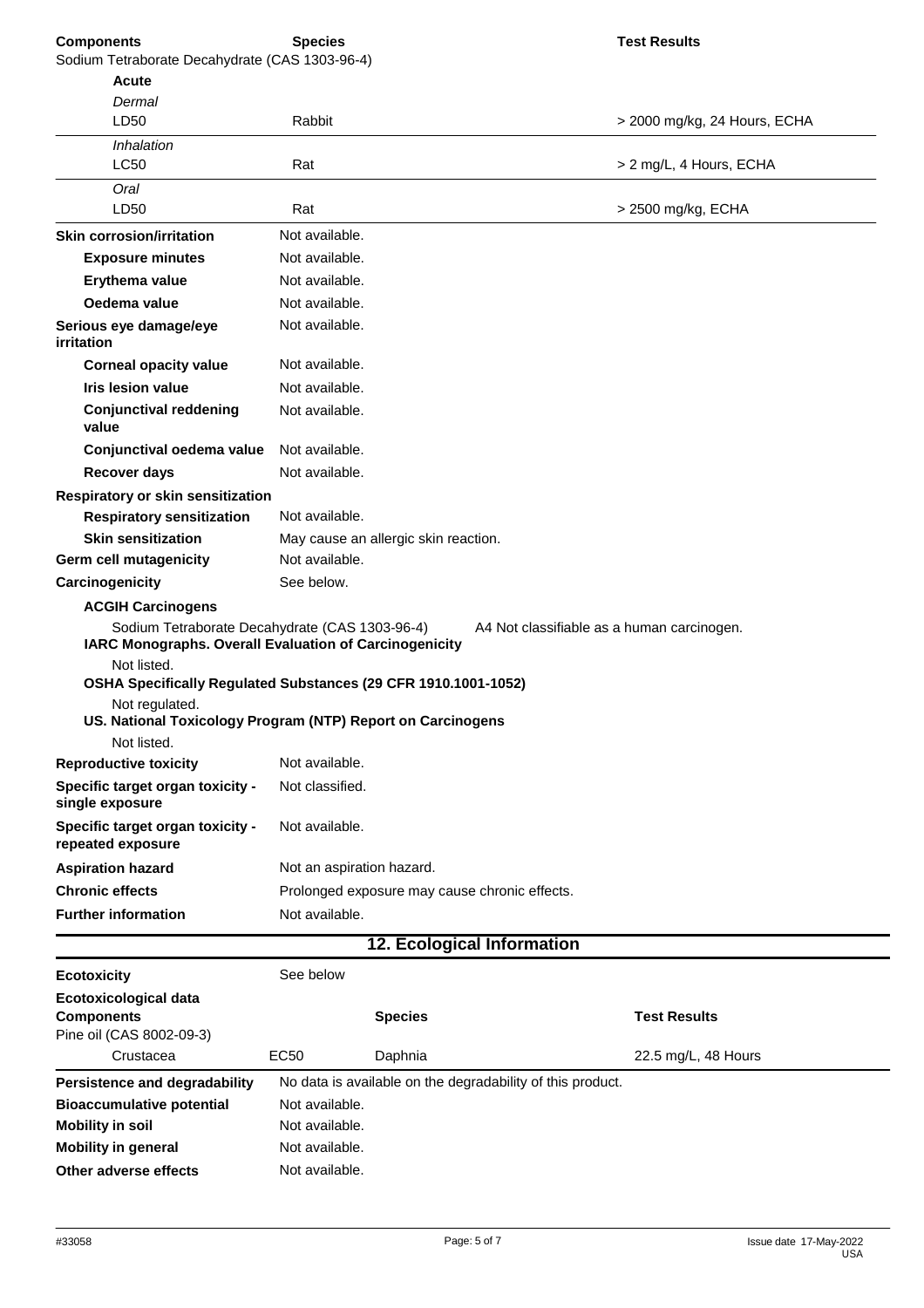| <b>13. Disposal Considerations</b>       |                                                                                                                                                                                                                  |  |
|------------------------------------------|------------------------------------------------------------------------------------------------------------------------------------------------------------------------------------------------------------------|--|
| <b>Disposal instructions</b>             | Collect and reclaim or dispose in sealed containers at licensed waste disposal site. Dispose of<br>contents/container in accordance with local/regional/national/international regulations.                      |  |
| <b>Local disposal regulations</b>        | Dispose in accordance with all applicable regulations.                                                                                                                                                           |  |
| Hazardous waste code                     | The waste code should be assigned in discussion between the user, the producer and the waste<br>disposal company.                                                                                                |  |
| Waste from residues / unused<br>products | Empty containers or liners may retain some product residues. This material and its container must<br>be disposed of in a safe manner (see: Disposal instructions).                                               |  |
| <b>Contaminated packaging</b>            | Since emptied containers may retain product residue, follow label warnings even after container is<br>emptied. Empty containers should be taken to an approved waste handling site for recycling or<br>disposal. |  |
|                                          | <b>14. Transport Information</b>                                                                                                                                                                                 |  |

## **U.S. Department of Transportation (DOT)**

Not regulated as dangerous goods.

## **15. Regulatory Information**

| US federal requlations                                                  |                                                                                                         |                                                                                                                                                                                             |
|-------------------------------------------------------------------------|---------------------------------------------------------------------------------------------------------|---------------------------------------------------------------------------------------------------------------------------------------------------------------------------------------------|
|                                                                         | TSCA Section 12(b) Export Notification (40 CFR 707, Subpt. D)                                           |                                                                                                                                                                                             |
| Not regulated.<br><b>CERCLA Hazardous Substance List (40 CFR 302.4)</b> |                                                                                                         |                                                                                                                                                                                             |
| Not listed.                                                             |                                                                                                         |                                                                                                                                                                                             |
| <b>SARA 304 Emergency release notification</b>                          |                                                                                                         |                                                                                                                                                                                             |
| Not regulated.                                                          | OSHA Specifically Regulated Substances (29 CFR 1910.1001-1052)                                          |                                                                                                                                                                                             |
| Not regulated.                                                          |                                                                                                         |                                                                                                                                                                                             |
| Superfund Amendments and Reauthorization Act of 1986 (SARA)             |                                                                                                         |                                                                                                                                                                                             |
| <b>SARA 302 Extremely</b><br>hazardous substance                        | No.                                                                                                     |                                                                                                                                                                                             |
| SARA 311/312 Hazardous<br>chemical                                      | Yes                                                                                                     |                                                                                                                                                                                             |
| <b>Classified hazard</b><br>categories                                  | Respiratory or skin sensitization<br>Reproductive toxicity                                              |                                                                                                                                                                                             |
| SARA 313 (TRI reporting)<br>Not regulated.                              |                                                                                                         |                                                                                                                                                                                             |
| <b>Other federal regulations</b>                                        |                                                                                                         |                                                                                                                                                                                             |
|                                                                         | Clean Air Act (CAA) Section 112 Hazardous Air Pollutants (HAPs) List                                    |                                                                                                                                                                                             |
| Not regulated.                                                          |                                                                                                         |                                                                                                                                                                                             |
|                                                                         | Clean Air Act (CAA) Section 112(r) Accidental Release Prevention (40 CFR 68.130)                        |                                                                                                                                                                                             |
| Not regulated.                                                          |                                                                                                         |                                                                                                                                                                                             |
| <b>Safe Drinking Water Act</b><br>(SDWA)                                | Not regulated.                                                                                          |                                                                                                                                                                                             |
| <b>Food and Drug</b><br><b>Administration (FDA)</b>                     | Not regulated.                                                                                          |                                                                                                                                                                                             |
| US state regulations                                                    | See below                                                                                               |                                                                                                                                                                                             |
| US - Minnesota Haz Subs: Listed substance                               |                                                                                                         |                                                                                                                                                                                             |
| Coconut oil (CAS 8001-31-8)                                             | Sodium Tetraborate Decahydrate (CAS 1303-96-4)                                                          | <b>VEGETABLE OIL MISTS</b><br>BORATES, TETRA, SODIUM SALTS, DECAHYDRATE<br>US. California Controlled Substances. CA Department of Justice (California Health and Safety Code Section 11100) |
| Not listed.                                                             |                                                                                                         |                                                                                                                                                                                             |
| US. Massachusetts RTK - Substance List                                  |                                                                                                         |                                                                                                                                                                                             |
| Coconut oil (CAS 8001-31-8)                                             |                                                                                                         |                                                                                                                                                                                             |
|                                                                         | Sodium Tetraborate Decahydrate (CAS 1303-96-4)<br>US. New Jersey Worker and Community Right-to-Know Act |                                                                                                                                                                                             |
| Pine oil (CAS 8002-09-3)                                                | Sodium Tetraborate Decahydrate (CAS 1303-96-4)                                                          |                                                                                                                                                                                             |
|                                                                         | US. Pennsylvania Worker and Community Right-to-Know Law                                                 |                                                                                                                                                                                             |

Coconut oil (CAS 8001-31-8) Sodium Tetraborate Decahydrate (CAS 1303-96-4)